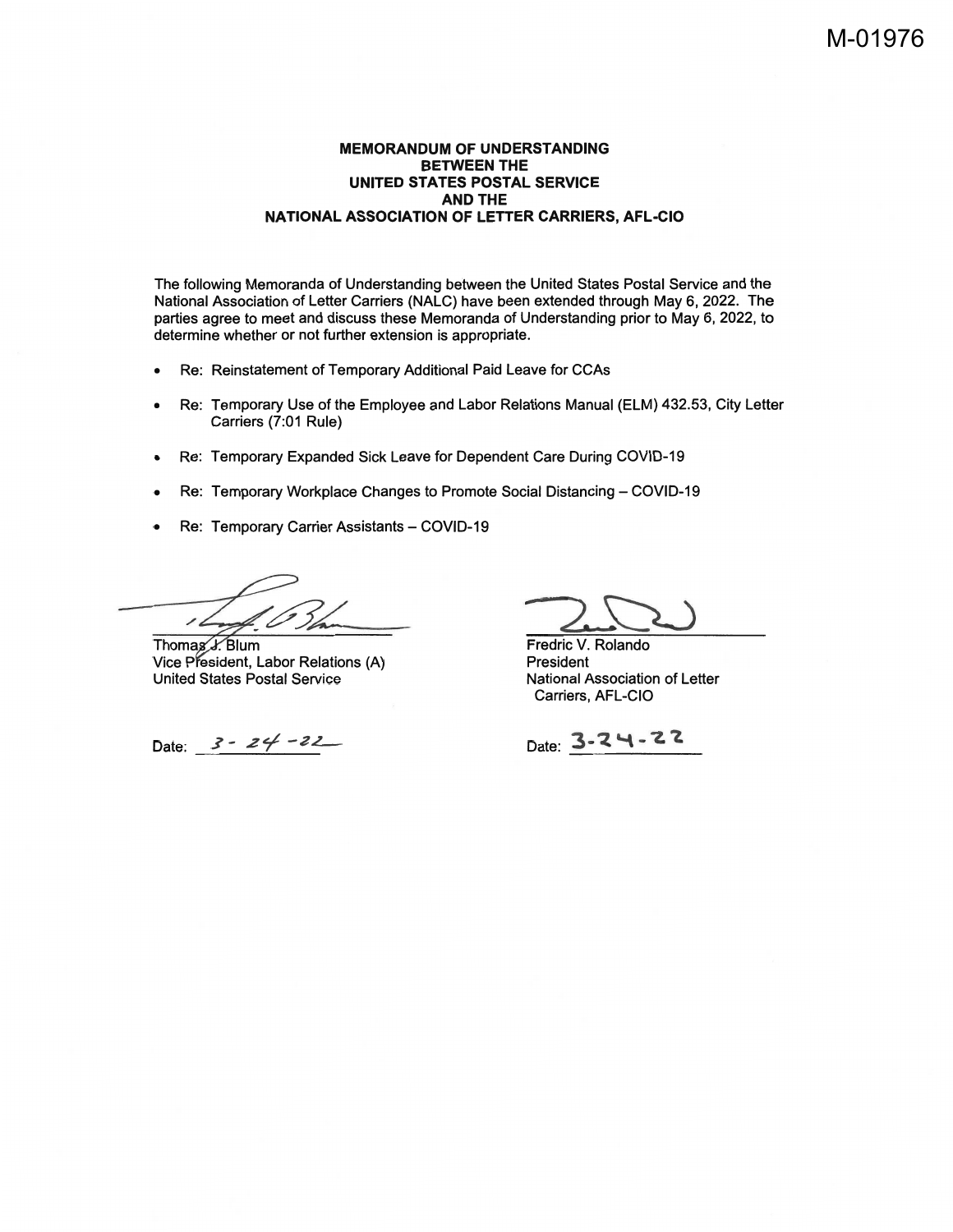# **MEMORANDUM OF UNDERSTANDING BETWEEN THE** UNITED STATES POSTAL SERVICE **AND THE** NATIONAL ASSOCIATION OF LETTER CARRIERS, AFL-CIO

#### Re: Temporary Expanded Sick Leave for Dependent Care During COVID-19

For the 60-day duration of this Memorandum of Understanding, in addition to the purposes outlined in the MOU Re: Sick Leave for Dependent Care, sick leave may be used by an employee for unexpected childcare needs as a result of the COVID-19 pandemic.

Specifically, employees may use sick leave for dependent care in the event they must care for a child as a result of davcare closures, school (Pre-K through Grade 12) closures, or the unavailability of a child's primary caregiver as a result of the COVID-19 pandemic.

This MOU does not change the 80-hour-limit for sick leave that may be used for dependent care in any leave year.

Approval of sick leave for dependent care will continue to be subject to normal procedures for leave approval.

The parties will revisit this issue immediately prior to this MOU's expiration to determine if extension is appropriate.

This MOU will expire May 17, 2020.

Doug A. Tulino

Vice President, Labor Relations **United States Postal Service** 

3 - 18 - 20

Fredric V. Rolando President National Association of Letter Carriers, AFL-CIO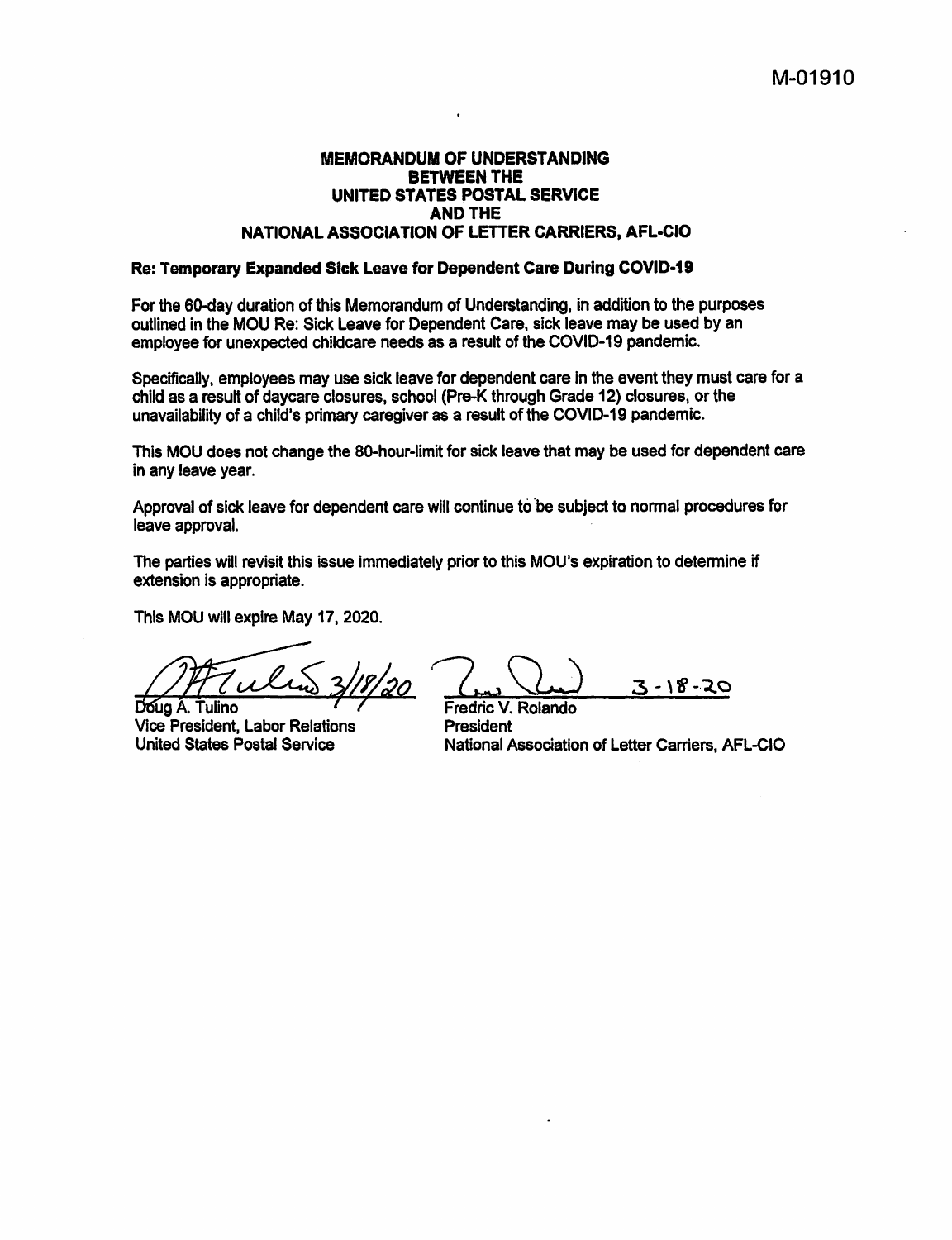# <code>MEMORANDUM OF UNDERSTANDING</code> **BETWEEN THE** UNITED STATES POSTAL SERVICE **AND THE** <code>NATIONAL ASSOCIATION OF LETTER CARRIERS, AFL-CIO</code>

# **Re: Reinstatement of Temporary Additional Paid Leave for CCAs**

The parties recognize that the Emergency Federal Employee Leave (EFEL) for COVID-19 related reasons provided to postal employees under American Rescue Plan Act expires September 30, 2021. Therefore, the MOU *Re: Temporary Additional Paid Leave for CCAs* will be reinstated effective October 1, 2021.

The terms of the MOU *Re: Temporary Additional Paid Leave for CCAs* will be administered as if it had been in effect without interruption since the original effective date of March 18, 2020.

This MOU will expire on December 31, 2021. The parties agree to meet and discuss prior to December 31, 2021, to determine whether or not further extension is appropriate.

Richard L Acker

Katherine S. Attridge Vice President Labor Relations United States Postal Service

Date: 9-30-21

Fredric V. Rolando President National Association of Letter Carriers, AFL-CIO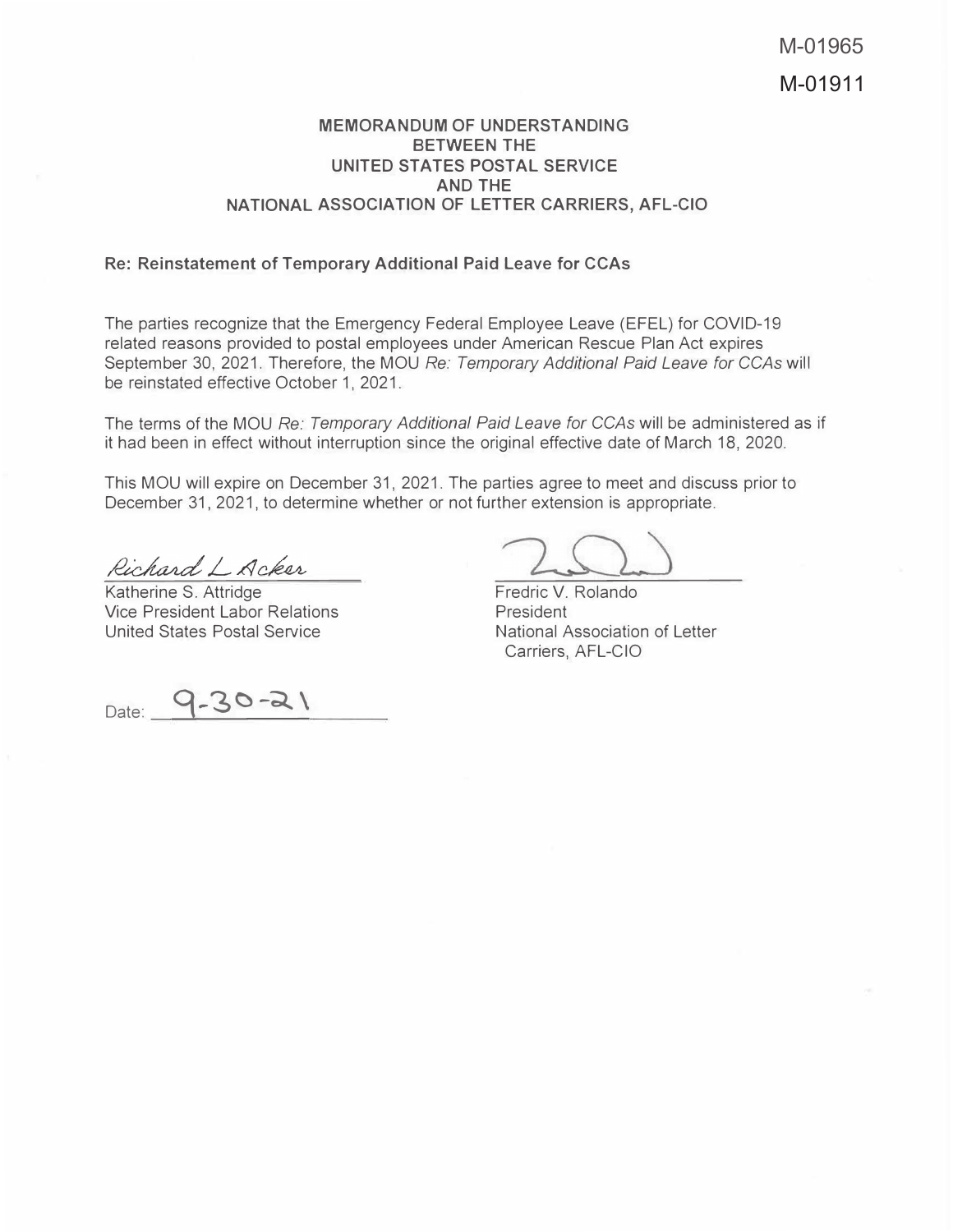### **MEMORANDUM OF UNDERSTANDING BETWEEN THE** UNITED STATES POSTAL SERVICE **AND THE** NATIONAL ASSOCIATION OF LETTER CARRIERS, AFL-CIO

# Re: Temporary Additional Paid Leave for CCAs

For the 60-day duration of this Memorandum of Understanding, City Carrier Assistants (CCAs) will be permitted to use up to 80 hours of paid leave for use in conjunction with the COVID-19 pandemic in the following circumstances:

- The employee has contracted COVID-19 or has been directly exposed to someone with  $\bullet$ **COVID-19:**
- The employee has visited any country identified by the Centers for Disease Control (CDC) as a level-3 country (currently China, South Korea, Iran, Italy, and most other European countries) within 14 days of the employee returning to work;
- The employee returns from a trip on a cruise ship in which an identified case of COVID-19 was detected on board the ship:
- The employee is experiencing symptoms generally associated with COVID-19; or
- Consistent with the MOU Re: Temporary Expanded Sick Leave for Dependent Care During COVID-19.

Leave used for the above purpose will be coded as TACS Code 086. Other Paid Leave.

Except for emergencies, paid leave for the circumstances listed above must be requested on PS Form 3971, Request for or Notification of Absence, and approved in advance by the appropriate supervisor. Employees should designate the reason for the absence as "Other" and write "LC19" in the space provided.

An exception to the advance approval requirement is made for emergencies and unexpected illness: however, in these situations, the CCA must notify the appropriate postal authorities as soon as possible as to the emergency or illness and the expected duration of the absence. As soon as possible after return to duty, CCAs must submit PS Form 3971 and explain the reason for the emergency or illness to their supervisor. Supervisors approve or disapprove the leave request.

The supervisor is responsible for approving or disapproving the application for paid leave by signing PS Form 3971, a copy of which is given to the CCA. If a supervisor does not approve an application for leave, the disapproved block on PS Form 3971 is checked and the reasons must be noted in writing in the space provided.

The total 80-hour allotment will not be increased due to a CCA's break in service during the 60day period. Any remaining leave balance at the end of the 60-day period is forfeited.

The parties will revisit this issue immediately prior to this MOU's expiration to determine if extension is appropriate.

This MOU will expire May 17, 2020.

Doug A. Tulino

**Vice President, Labor Relations United States Postal Service** 

3-18-20

Fredric V. Rolando President National Association of Letter Carriers, AFL-CIO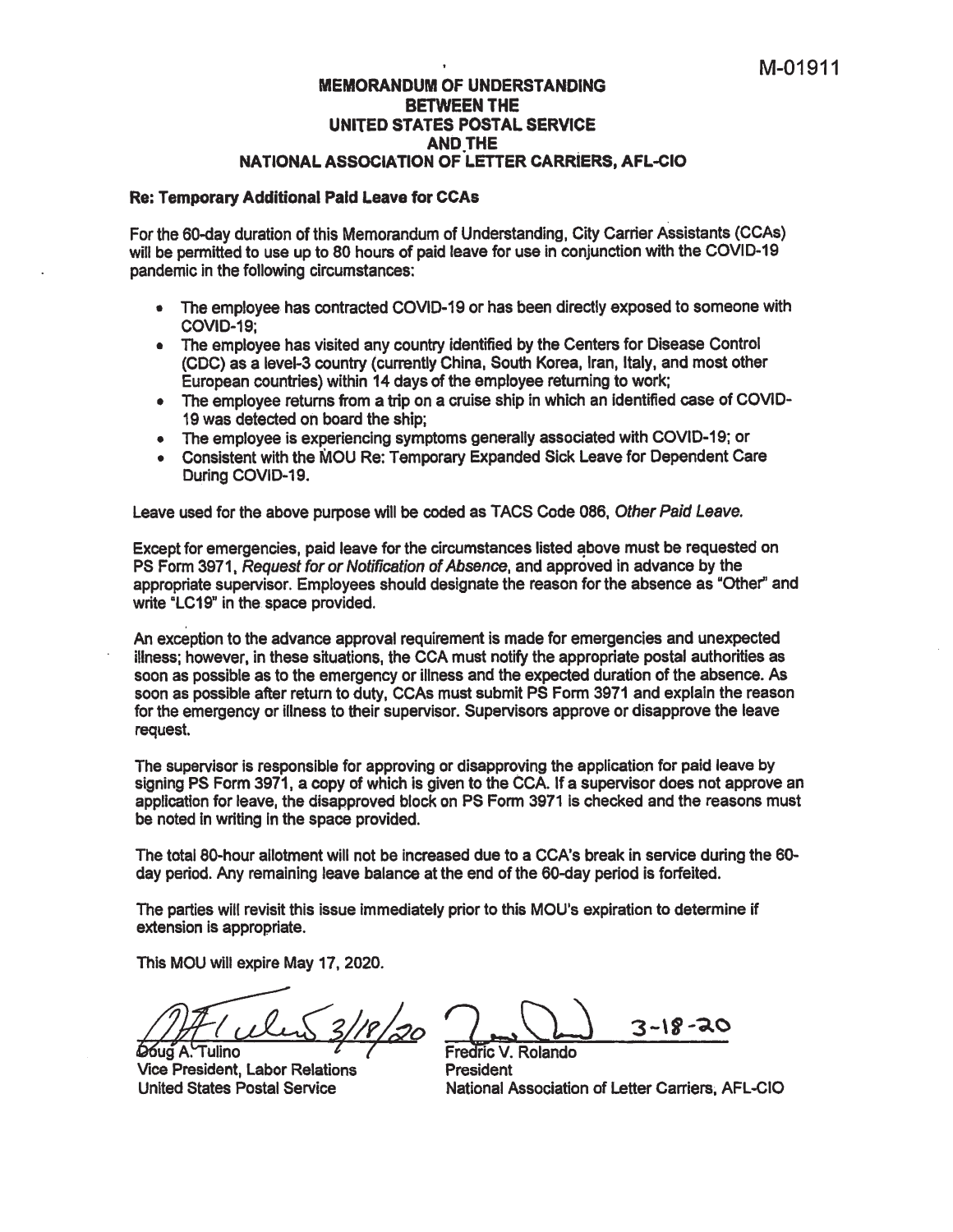# **MEMORANDUM OF UNDERSTANDING BETWEEN THE UNITED STATES POSTAL SERVICE AND THE NATIONAL ASSOCIATION OF LETTER CARRIERS, AFL-CIO**

# **Re: Temporary Use of the Employee and Labor Relations Manual (ELM) 432.53, City Letter Carriers (7:01 Rule)**

For the 60-day duration of this Memorandum of Understanding, the parties agree that, the Postal Service will institute the use of Employee and Labor Relations Manual (ELM) Section 432.53, City Letter Carriers (7:01 Rule).

A city letter carrier who actually works more than 7 hours but less than 8 hours of a regular scheduled day will, upon his/her request, be officially excused from the completion of the 8-hour tour and still credited with 8 hours of work time for pay purposes, Any hours not worked between the seventh and eighth hour of a regular scheduled day pursuant to ELM 432.53 are included in an employee's regular rate of pay pursuant to ELM 443.212.g.

All delivery service supervisors are reminded that city letter carriers should not be excused under the 7:01 rule unless they have completed their routes and cannot be assigned to any available work in the same wage level.

Local management at all delivery units must reemphasize to all city letter carriers that they must apprise their supervisor of their desire to clock out prior to completion of a full 8-hour workday, minus time covered by the 5-minute leeway rule.

The parties will revisit this issue immediately prior to this MOU's expiration to determine if extension is appropriate.

Douglas A. Tulino Vice President Labor Relations United States Postal Service

 $3 - 23 - 20$ 

Date

Fredric V. Rolando President National Association of Letter Carriers AFL-CIO

 $3 - 20$ 

Date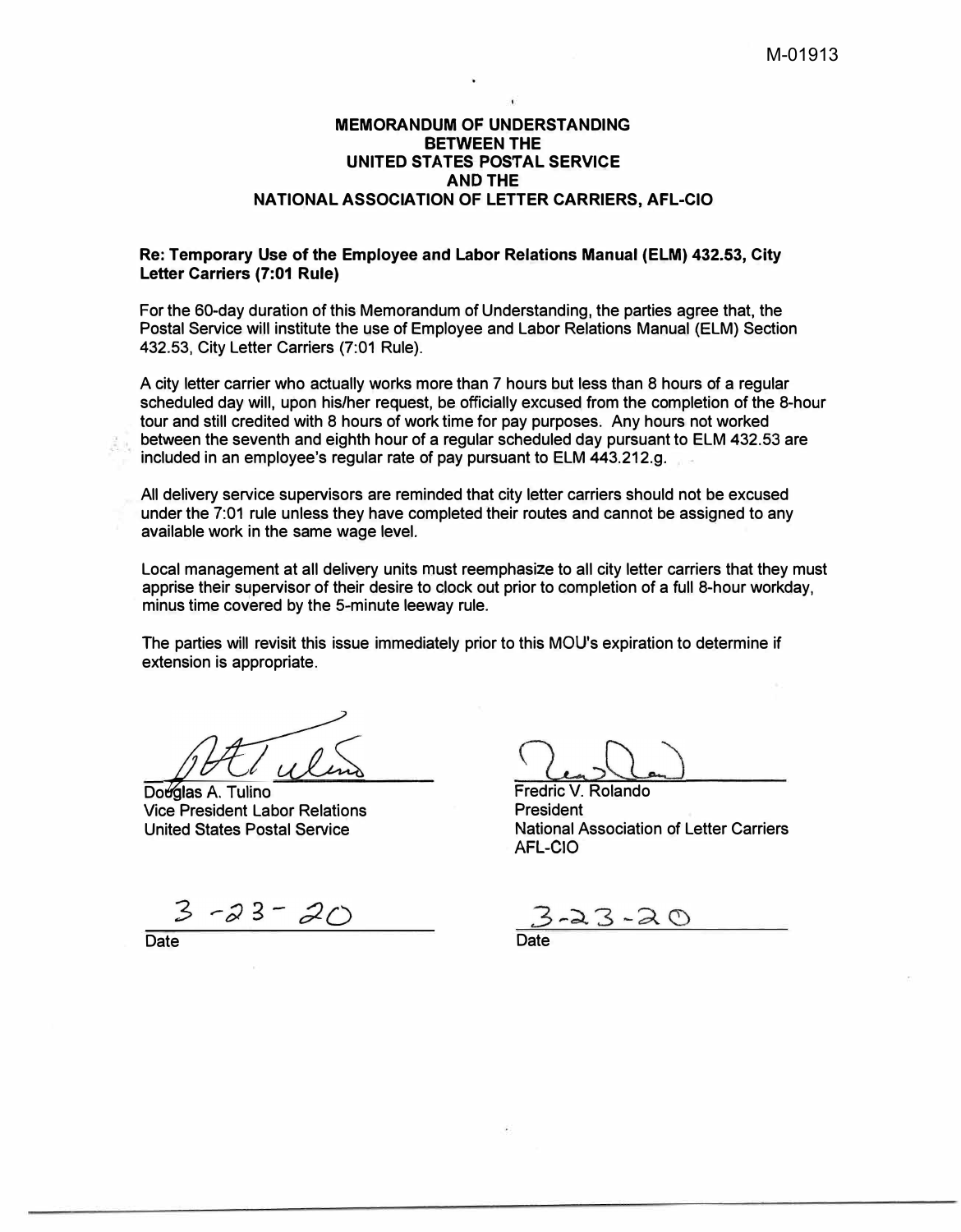# **MEMORANDUM OF UNDERSTANDING BETWEEN THE UNITED STATES POSTAL SERVICE AND THE NATIONAL ASSOCIATION OF LETTER CARRIERS, AFL-CIO**

# **Re: Temporary Workplace Changes to Promote Social Distancing - COVID-19**

The parties agree that the social distancing recommendations of the Centers for Disease Control and Prevention (CDC) are important measures which should be practiced as much as possible to slow the spread of the coronavirus (COVID-19). Some of those social distancing recommendations for the workplace include increasing physical space between workers, staggering work schedules, limiting large work-related gatherings, and reducing or eliminating travel.

With that in mind, the parties agree that in postal installations with 100 or more workyears of employment, to minimize the possibility of exposure to the coronavirus or the possibility of unknowingly spreading the coronavirus to a larger portion of the workforce by working in multiple facilities, to the extent possible all city letter carriers will work in their employing facility for the duration of this agreement. In addition, to the extent possible the Memorandum of Understanding *Re: City Carrier Assistants* - *Temporary Assignments to Other Post Offices* will not be in effect for the duration of this agreement.

In postal installations with less than 100 workyears of employment, work in facilities other than the letter carrier's employing facility should be limited to where they routinely worked prior to the outbreak of the COVID-19 pandemic.

The local parties (i.e. branch presidents and postmasters, or their designees) will immediately discuss potential scheduling and office setup changes which would create a work environment that promotes social distancing. Such changes should include, but are not limited to, the following:

- 1. Staggered letter carrier start times to begin as early as operationally feasible.
- 2. Scheduling letter carriers to begin their tours in groups of 10 or less to practice social distancing at the timeclock.
- 3. Where possible, scheduling groups of 1 O or less carriers to begin their tours in increments of a minimum of 15 minutes and a maximum of two hours apart.
- 4. Start times should be staggered between the hours of 5:30 a.m. and 9:30 a.m. for letter routes.
- 5. Start times for all routes in test sites, for collection routes, and for combination routes may be scheduled prior to 5:30 a.m. and after 9:30 a.m., however they should still be staggered and scheduled in groups of 10 or less carriers to promote social distancing.
- 6. Conducting stand-up talks in a manner that allows employees to be separated from each other by 6 feet or more, such as using small groups or an intercom system.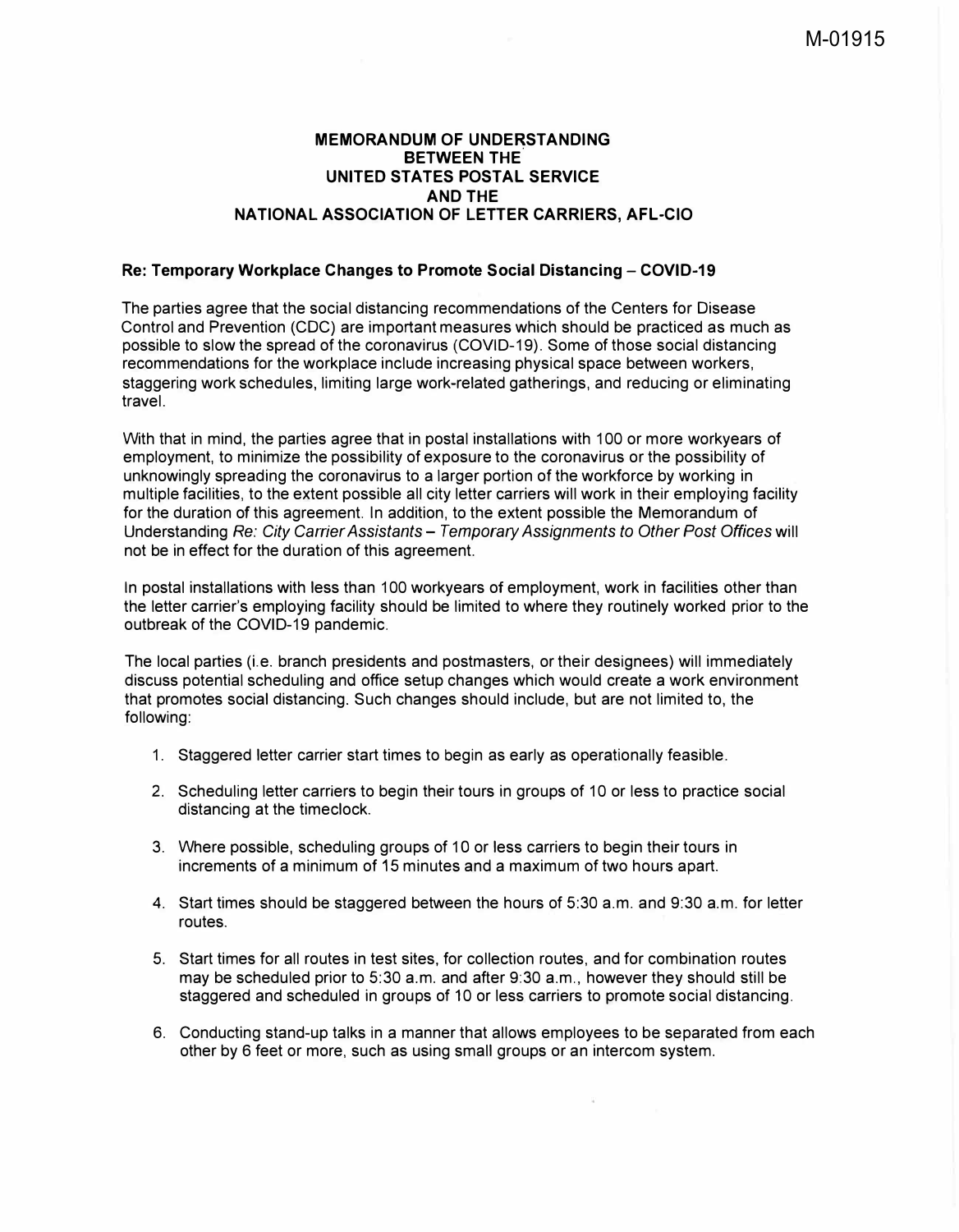- 7. Staggered break schedules in the office to allow employees to maintain groups not to exceed 10 people.
- 8. Moving office breaks to the street on an individual voluntary basis.
- 9. Where possible, scheduling letter carriers in a manner which would allow them to stagger their departure from office duties to street duties.
- 10. Volunteers may be utilized for AM parcel runs in order to increase social distancing during casing duties.
- 11. Adjusting any other practice in the office to allow employees to be separated from each other by 6 feet or more

Consideration will be given to the location of letter carrier cases, the location of mail staging areas, the location and number of time clocks, the size and number of break areas, etc. Local parties will discuss temporary changes to the location of any of the above subjects in order to promote at least 6 feet of separation for all employees.

If the local parties require any additional guidance or clarification on implementation of this agreement, they should contact the appropriate Area Manager, Labor Relations and National Business Agent.

The national parties will revisit this issue immediately prior to this MOU's expiration to determine if extension is appropriate.

This MOU will expire May 27, 2020.

**bo**og <u>A</u> ULLES 3/30/20

Vice President, Labor Relations United States Postal Service

 $30 - 20$ 

Fredric V. Rolando President National Association of Letter Carriers, AFL-CIO